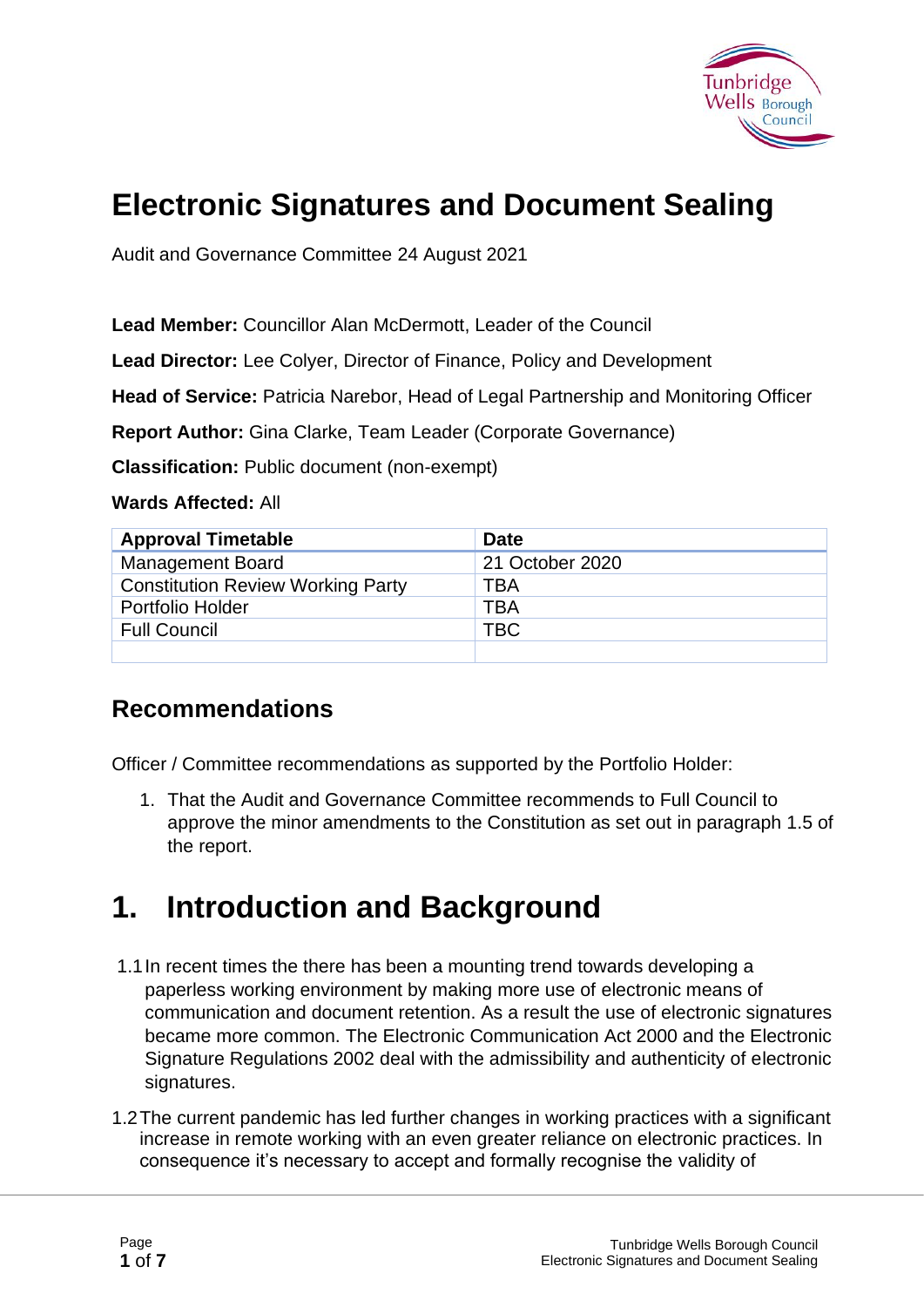electronic signatures on documents such as contracts, agreements, leases deeds, minutes and resolutions when used by both the Council and those with whom it enters into a contract or other legally binding deeds and documents. HM Land Registry will, for the time being, accept for the purposes of registration the certain deeds that have been electronically signed in accordance with the Land Registry requirements.

- 1.3In addition remote working has caused significant difficulties in affixing the Council's common seal to contracts and other documents. The Common Seal is currently located the Legal office in the Town Hall in the custody of the Head of Legal Partnership in accordance with the Constitution. In the present circumstances it is necessary for two officers to physically attend the Legal office to affix and witness the affixing of the common seal. It is proposed to purchase mobile sealing devices which would be held remotely and securely in order to obviate the need for officers to attend the Town Hall.
- 1.4 It will not be the new practice to merely apply a JPG or PDF file of a signature to the document as this offers insufficient security. The requirements for the new software are that it is secure, reputable and effective in allowing both the council and other parties to easily sign documents with a strong audit trail to confirm who has performed the signature. Marketplace research has been conducted and there is at least one supplier who meets this requirement.
- 1.5Some minor amendments to the Constitution will be required in order to facilitate these changes, namely –
	- a) The addition of the following additional paragraphs to the Standing Orders on Procurement and Contracts:

*Electronic signatures may be used by both the Council and the Supplier in accordance with the Electronic Signature Regulations 2002 provided the sufficiency of security arrangements has been approved by the Head of Legal Partnership. The Council shall use suitable, free software, such as Adobe, to create electronic signatures.*

*Electronic signatures will, in line with the Electronic Communication Act 2000, be accepted as a fair representation of a willingness to enter into a contract by and with the Council, insofar as the e-signature is a true representation of the authorised person's written signature and (a) and (b) below apply (to the supplier) in which case an e-signature and a signature will be referred to as the same.*

*(a) the Contract will be entered into in relation to being either under seal or under hand; and*

*(b) is supported with a contemporaneous document of authenticity and authorisation from the Supplier.*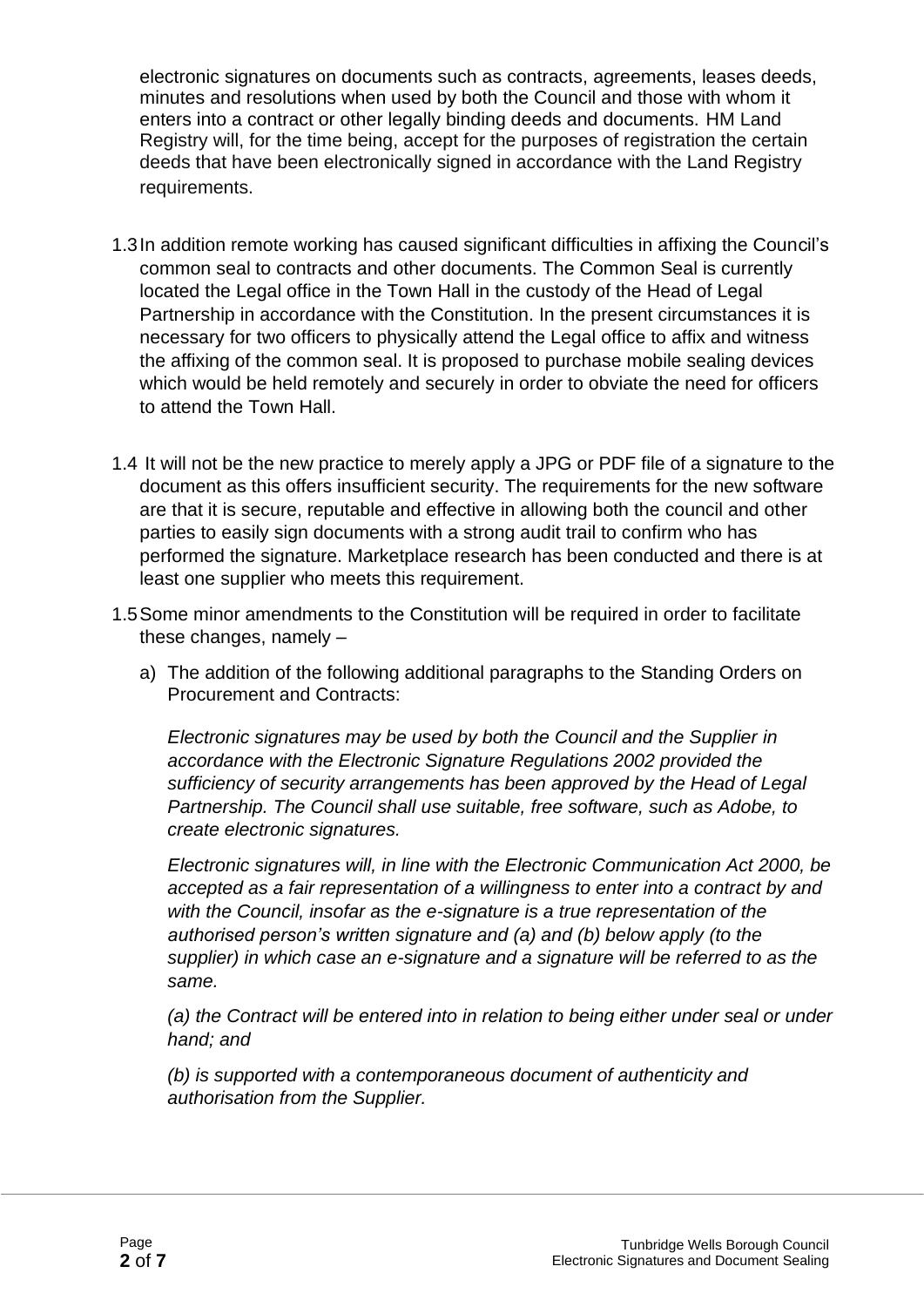Part 2 – Articles of the Constitution

b) That the additional words in italics be added at;

Article 8.5.1 - The Common Seal of the Council *and the mobile sealing devices for remote use* shall be kept in a safe place in the custody of the Monitoring Officer.

Article 8.5.2 - The common seal of the Council *or the mobile seal for remote use*  shall be affixed to a document only on the authority of:-: ...........

The affixing of the common seal *or the mobile seal for remote use* shall be attested by the Monitoring Officer, Deputy Monitoring Officer or another person authorised by the Monitoring Officer.

- b) Article 8.5.3 any entry of the sealing of every deed or document to which the Common Seal *or the mobile seal for remote use* has been affixed shall be made by the Chief Executive or Monitoring Officer and consecutively numbered in a book to be provided for that purpose.
- c) PART 3 RESPONSIBILITY FOR FUNCTIONS AND SCHEME OF **DELEGATIONS**

#### **DELEGATIONS TO THE HEAD OF LEGAL PARTNERSHIP AND MONITORING OFFICER**

- 57. To sign the documents referred to in sub-paragraph 55 above an al other formal documents intended to give effect to decisions of a council body. . *Electronic signatures may be used where permitted by law and any other requirements. Electronic signatures may only be affixed using the Council's chosen electronic system or an approved alternative as agreed by the Head of Legal Partnership.*
- 58. To sign any notice, demand or other document on behalf of the Council in connection with any actual or contemplated legal enforcement proceedings. . *Electronic signatures may be used where permitted by law and any other requirements. Electronic signatures may used as referred to in sub-paragraph 57 above.*

# **2. Options Considered**

- 2.1 Leaving the Constitution unchanged which would result in the Council falling behind in the use of electronic practices and result in the continuation of the difficulties outlined in paragraph 1.3.
- 2.2 Amending the Constitution to recognise the validity of electronic signatures and to allow documents to be sealed remotely without the need for attendance at the Council offices.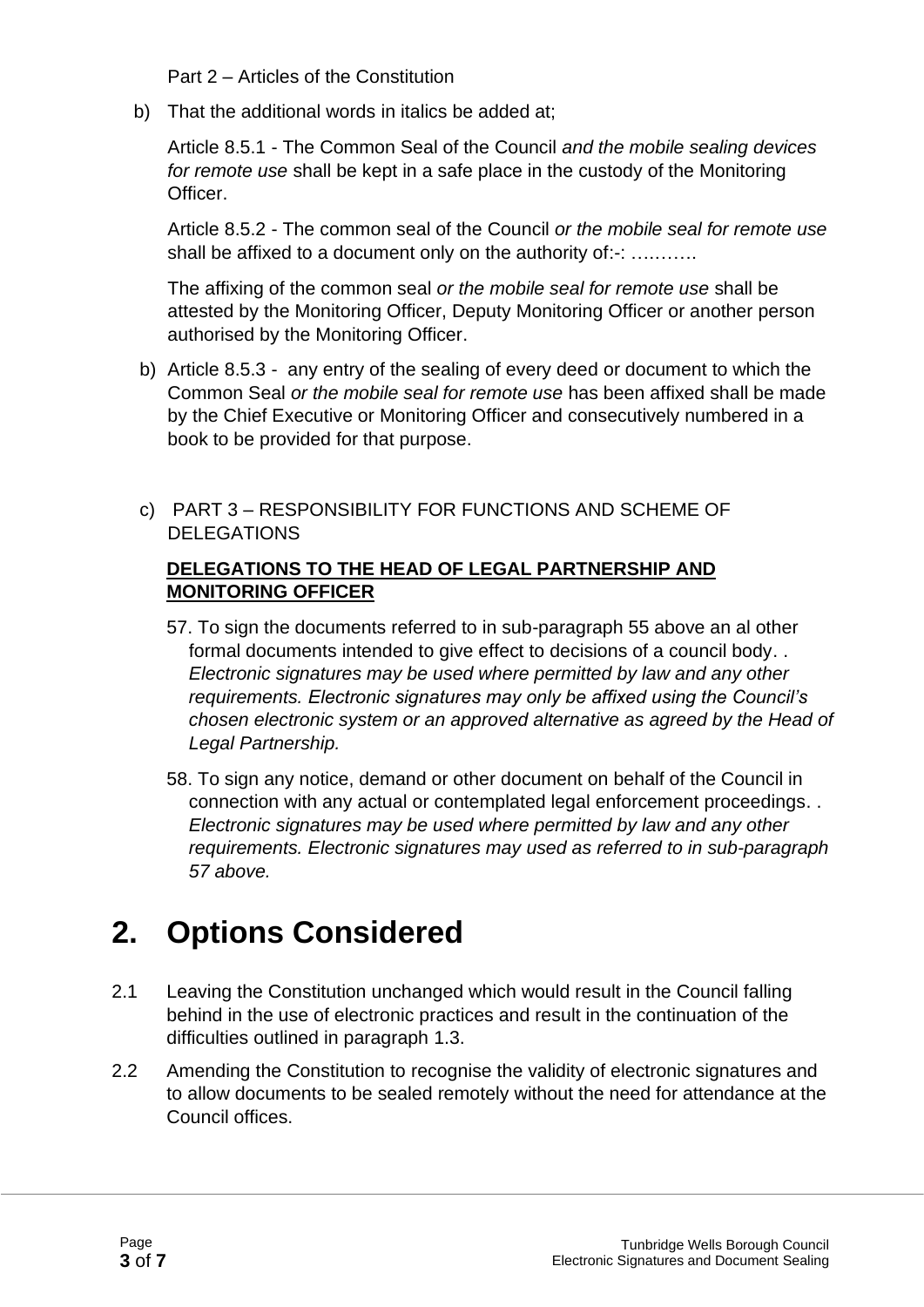# **3. Preferred Option and reason**

3.1 Option 2.2 is the preferred option as it will enable the Council to follow evolving working practices and aid remote working.

# **4. Consultation on Options**

4.1 The Management board has been consulted on the proposal.

# **4 Implementation**

- 5.1 Subject to approval by the Audit and Governance Committee, the proposed changes will be submitted to Full Council
- 5.2 If Full Council is minded to approve the changes, the Constitution will be deemed to have been amended with immediate effect. The relevant documents will be updated and published on the website in due course.

# **5 Appendices and Background Documents**

Appendices: None

Exempt appendices (if any) None

Background Papers: None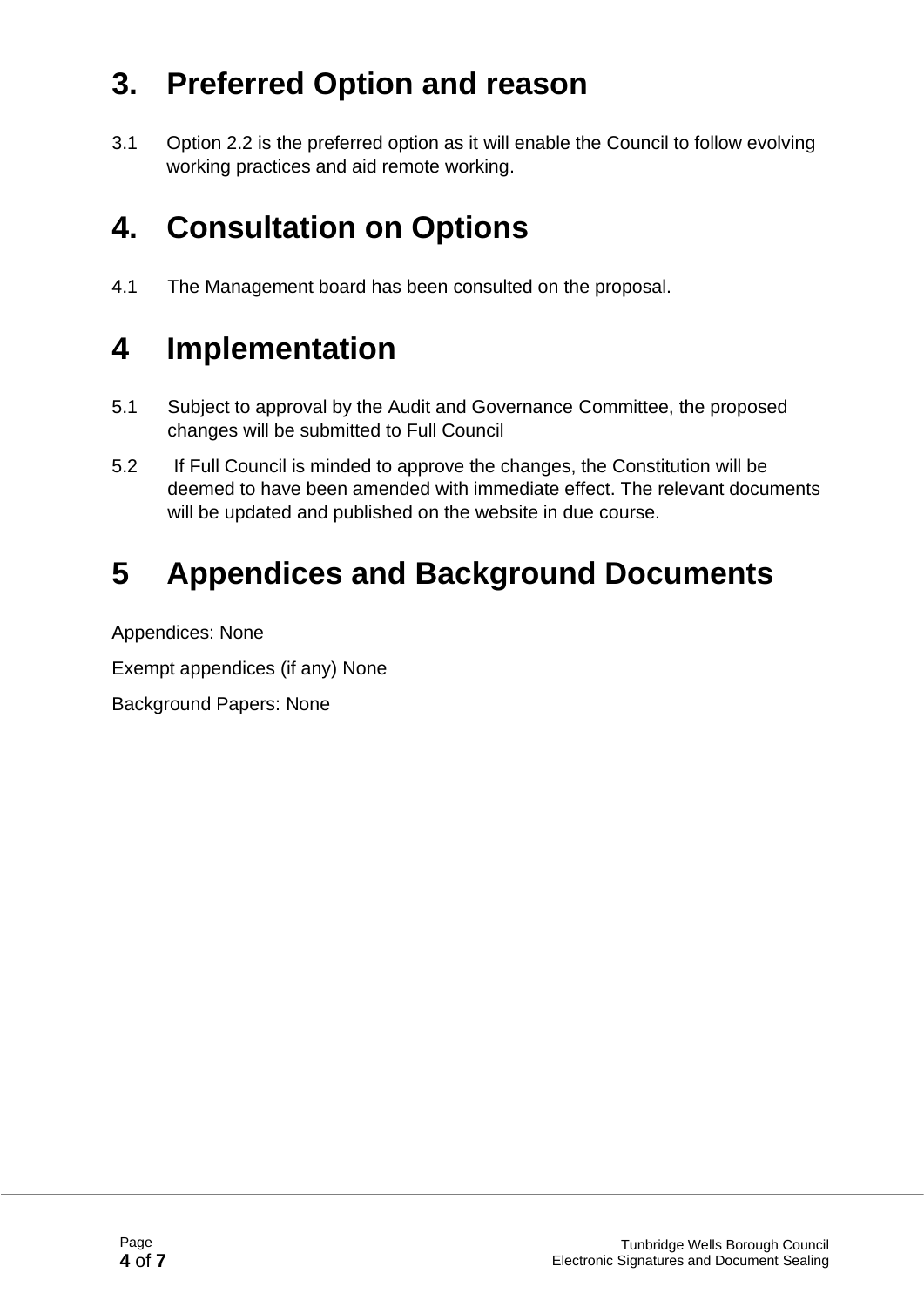

# **6 Cross Cutting Issues**

### **A. Legal (including the Human Rights Act)**

#### $\lceil$

The legal implications are set out in the main body of the report A clear and effective Constitution supports the corporate priorities and reviewing the Constitution regularly ensures that it most effectively meets the needs of the Council and the public. The Constitution requires the Monitoring Officer to monitor and review the operation of the Constitution.

It is a function of the Audit and Governance Committee to regularly review the Constitution in conjunction with the Monitoring Officer and recommend proposed changes, where significant, to the Council. There are no Human Rights Act implications.

Gina Clarke, Team Leader, Corporate Governance

### **B. Finance and Other Resources**

Following approval of the recommendation, the Council will then follow procurement exercise in line with financial procedure rules for e-signature software.

[Name, title and date of finance officer who signed off the report]

## **C. Staffing**

There are no implications on staffing levels or structures.

[Name, title and date of HR officer who signed off the report]

### **D. Risk Management**

The risks associated with this proposal, including the risks if the Council does not act as recommended, have been considered. The changes proposed are to ensure the effective running of the council, when deciding whether to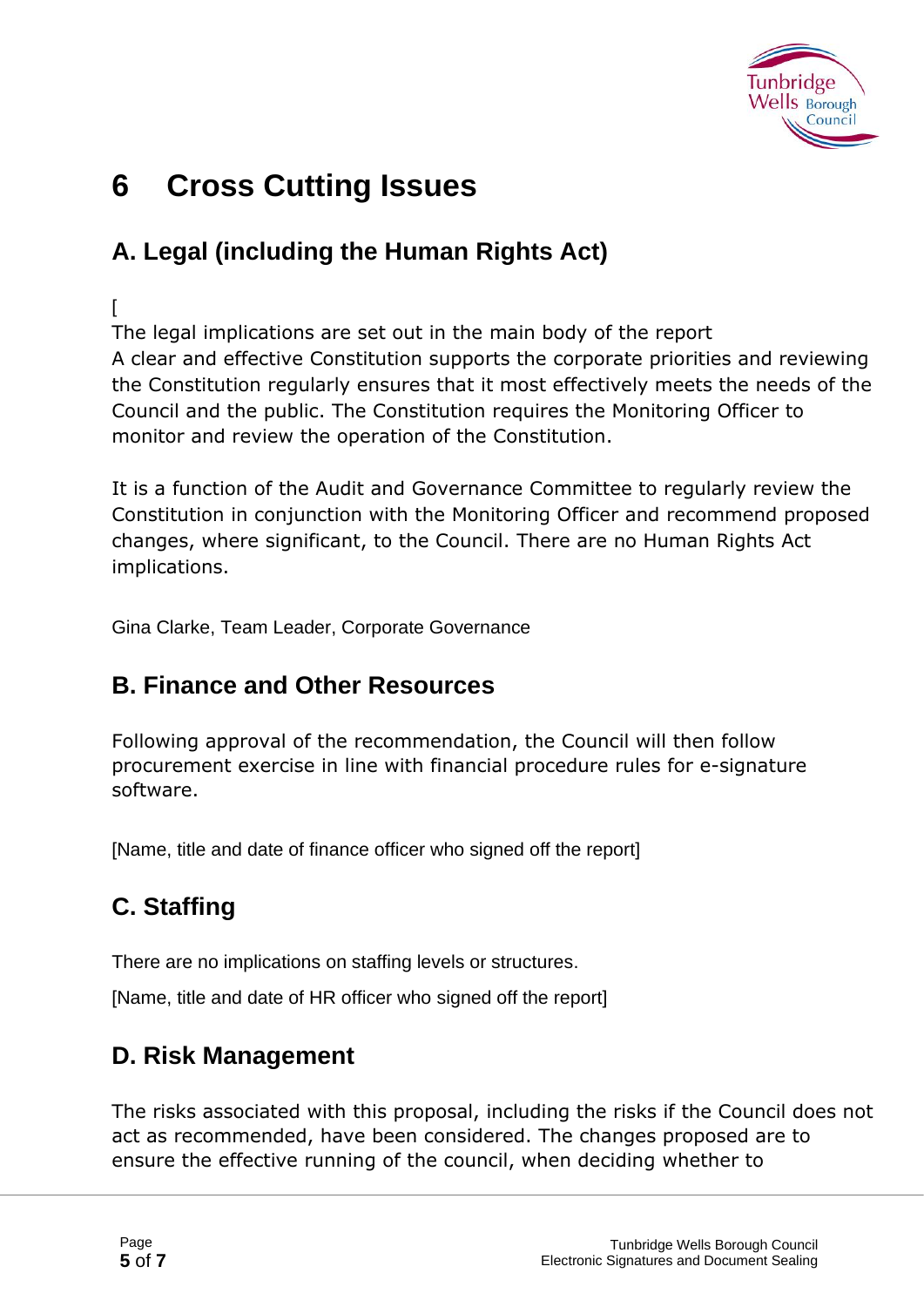recommend approval of the changes the committee will need to consider the risk of not recommending approval of the proposed amendments to the Constitution.

Gina Clarke, Team Leader, Corporate Governance

### **E. Environment and Sustainability**

No significant direct implications

## **F. Community Safety**

No significant direct implications.

### **G. Equalities**

The use of electronic signatures will fulfil the same functions as hand written signatures and the appropriate level of authentication. The is no evidence to suggest that there could be a negative impact, as the current arrangements set out in the Constitution as to sealing and signing documents by hand written signatures remains along side the introductions for the use of mobile sealing of documents, virtual execution and the use of electronic signatures.

However, the use of hand written signatures remains and can be used in circumstances where electronic signatures are not able to be used.

Those who are Disabled or elderly may not have access to or use ICT. However, most property transactions are undertaken by solicitors who are acting on behalf their clients The proposal will have a positive impact. It will increase the Council's ability to complete transactions such contracts, deeds and certain property related transactions in by providing their electronic signature, particularly advantageous at a time when COVID restrictions are in place and home working is necessary.

### **H. Data Protection**

There are no specific privacy or data protection issues to address.

[Name, title and date of Data Protection Officer who signed off the report.]

.